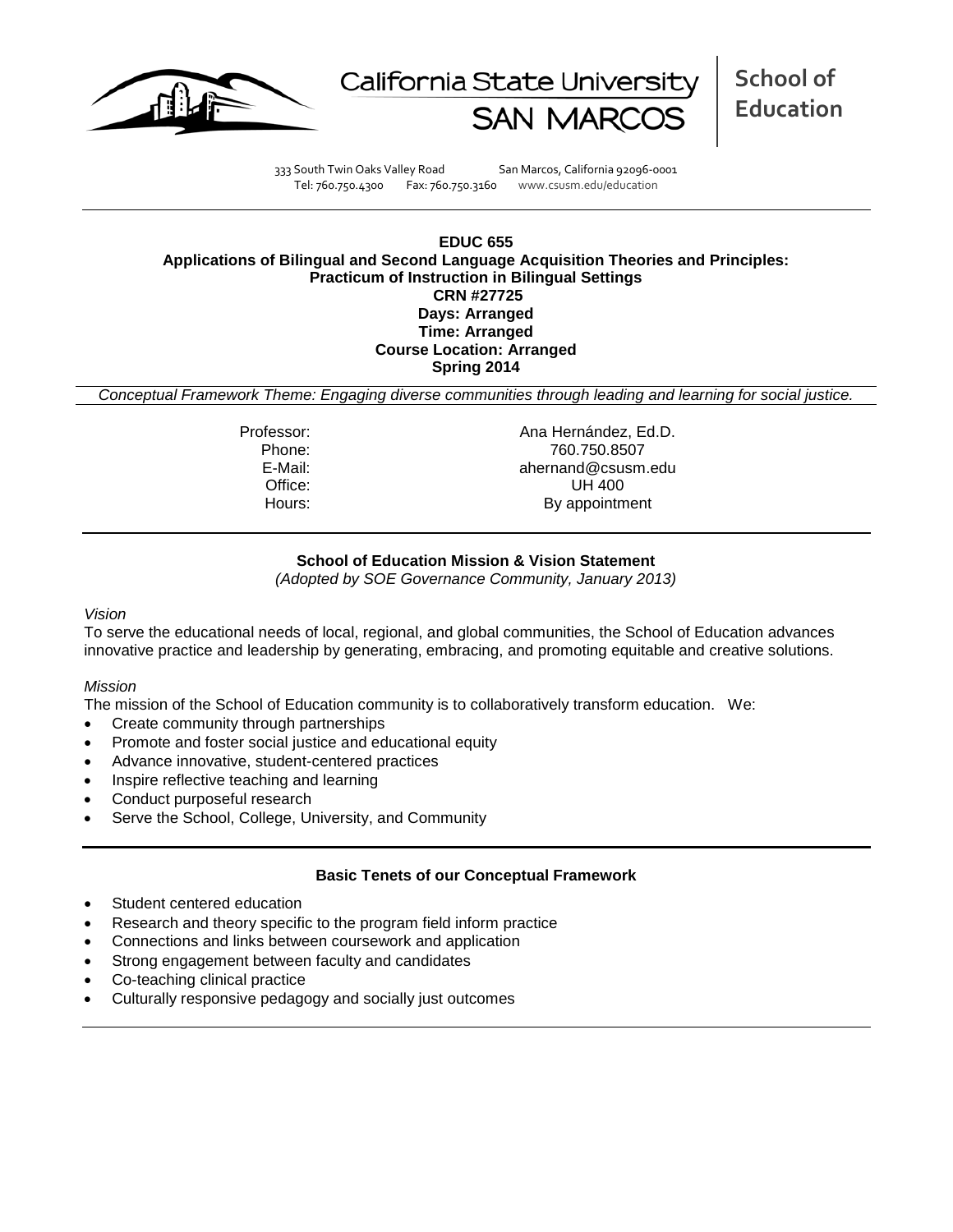## **COURSE DESCRIPTION**

An examination and application of the theoretical and methodological issues in designing instruction for English learners in bilingual classroom settings through reflective, critical analysis of practice. Aspects of second language development will be covered, including curriculum planning and development. Focuses on various curricular and instructional programs designed for English Learner students in bilingual settings, methods of language and content assessment, role and utilization of primary language in English Language Development content instruction, grouping configurations, and application to classroom. *May not be taken for credit by students who have received credit for EDML 563.*

## **Course Objectives**

Students completing EDUC 655 will be able to:

- understand theoretical foundations of second language learning and apply them to practice;
- use methods that incorporate language and content objectives into lessons;
- critically examine practice to continually improve upon pedagogy;
- design comprehensive curriculum for English learners in bilingual settings.

### **Required Texts**

Readings from the content courses, EDUC 653 and EDUC 654 will be used as a basis for critically examining practice in this course:

Diaz-Rico, L. (2014). *The Crosscultural, Language, and Academic Development Handbook: A Complete K-12 Reference Guide* (5th Edition). Boston, MA: Pearson.

Gregory, G. H. & Burkman, A. (2012). *Differentiated Literacy Strategies For English Language Learners*. Thousand Oaks, CA: Corwin.

Montrul, S. (2013). *El bilingüismo en el mundo hispanohablante*. Malden, MA: Wiley-Blackwell.

EDUC 653 and EDUC 654 Course Readers

## **STUDENT LEARNING OUTCOMES AND STANDARDS**

The context for, and scope of this course is aligned with standards for the Bilingual Authorization Teacher Preparation Program, as articulated by the California Commission on Teacher Credentialing (CTC), and as approved by the faculty of the College of Education in development of the program approval documents. Further consideration has been given to the alignment of standards for multicultural education as articulated by the National Council for Accreditation of Teacher Education (NCATE), the Interstate New Teacher Assessment and Support Consortium (INTASC), and the National Board for Professional Teaching Standards (NBPTS).

### **TPE 16: Biliteracy**

Candidates for the teaching credential who desire advanced certification in the area of biliteracy will be able to pursue *A Bilingual Authorization in Spanish* entailing preparation on addressing the needs of English learners while demonstrating proficiency in English and Spanish. Candidates, upon completion of the program, will be able to know and apply first and second language pedagogical theories, principles, and instructional practices for biliteracy programs. It is expected that candidates will become experts in program design, curriculum development, implementation, and evaluation of program effectiveness. Candidates will also become knowledgeable in assessing and addressing the needs of biliterate students, to include cognition, cultural differences, and language development. It is the expectation of this Certification that the primary languages will be maintained and enhanced as a second language is added in an effort to create students who are proficient in two languages.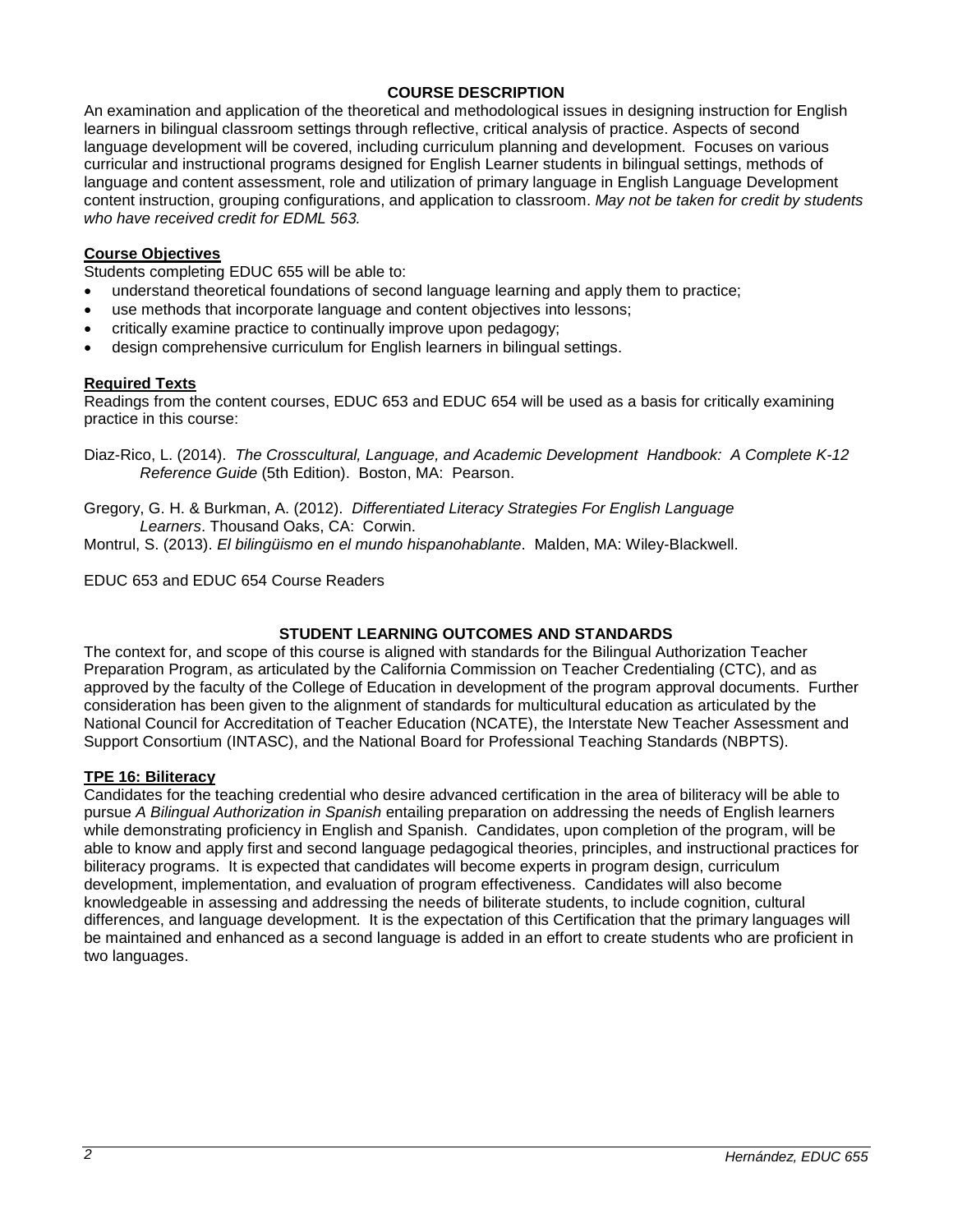## **GENERAL CONSIDERATIONS**

### **Assessment of Professional Dispositions**

Assessing a candidate's dispositions within a professional preparation program is recognition that teaching and working with learners of all ages requires not only specific content knowledge and pedagogical skills, but positive attitudes about multiple dimensions of the profession. The School of Education has identified six dispositions – social justice and equity, collaboration, critical thinking, professional ethics, reflective teaching and learning, and life-long learning—and developed an assessment rubric. For each dispositional element, there are three levels of performance - *unacceptable*, *initial target*, and *advanced target*. The description and rubric for the three levels of performance offer measurable behaviors and examples.

The assessment is designed to provide candidates with ongoing feedback for their growth in professional dispositions and includes a self-assessment by the candidate. The dispositions and rubric are presented, explained and assessed in one or more designated courses in each program as well as in clinical practice. Based upon assessment feedback candidates will compose a reflection that becomes part of the candidate's Teaching Performance Expectation portfolio. Candidates are expected to meet the level of *initial target* during the program.

### **School of Education Attendance Policy**

Due to the dynamic and interactive nature of courses in the School of Education, all candidates are expected to attend all classes and participate actively. At a minimum, candidates must attend more than 80% of class time, or s/he **may not receive a passing grade** for the course at the discretion of the instructor. Individual instructors may adopt more stringent attendance requirements. Should the candidate have extenuating circumstances, s/he should contact the instructor as soon as possible. *(Adopted by the COE Governance Community, December, 1997).*

### **Students with Disabilities Requiring Reasonable Accommodations**

Candidates with disabilities who require reasonable accommodations must be approved for services by providing appropriate and recent documentation to the Office of Disable Student Services (DSS). This office is located in Craven Hall 4300, and can be contacted by phone at (760) 750-4905, or TTY (760) 750-4909. Candidates authorized by DSS to receive reasonable accommodations should meet with their instructor during office hours or, in order to ensure confidentiality, in a more private setting.

### **All University Writing Requirement**

Writing requirements for this class will be met as described in the assignments. Every course at the university, including this one, must have a writing requirement of at least 2500 words.

### **CSUSM Academic Honesty Policy**

"Students will be expected to adhere to standards of academic honesty and integrity, as outlined in the Student Academic Honesty Policy. All written work and oral presentation assignments must be original work. All ideas/materials that are borrowed from other sources must have appropriate references to the original sources. Any quoted material should give credit to the source and be punctuated with quotation marks.

Students are responsible for honest completion of their work including examinations. There will be no tolerance for infractions. If you believe there has been an infraction by someone in the class, please bring it to the instructor's attention. The instructor reserves the right to discipline any student for academic dishonesty in accordance with the general rules and regulations of the university. Disciplinary action may include the lowering of grades and/or the assignment of a failing grade for an exam, assignment, or the class as a whole."

Incidents of Academic Dishonesty will be reported to the Dean of Students. Sanctions at the University level may include suspension or expulsion from the University.

### **Plagiarism:**

As an educator, it is expected that each candidate will do his/her own work, and contribute equally to group projects and processes. Plagiarism or cheating is unacceptable under any circumstances. If you are in doubt about whether your work is paraphrased or plagiarized see the Plagiarism Prevention for Students website [http://library.csusm.edu/plagiarism/index.html.](http://library.csusm.edu/plagiarism/index.html) If there are questions about academic honesty, please consult the University catalog.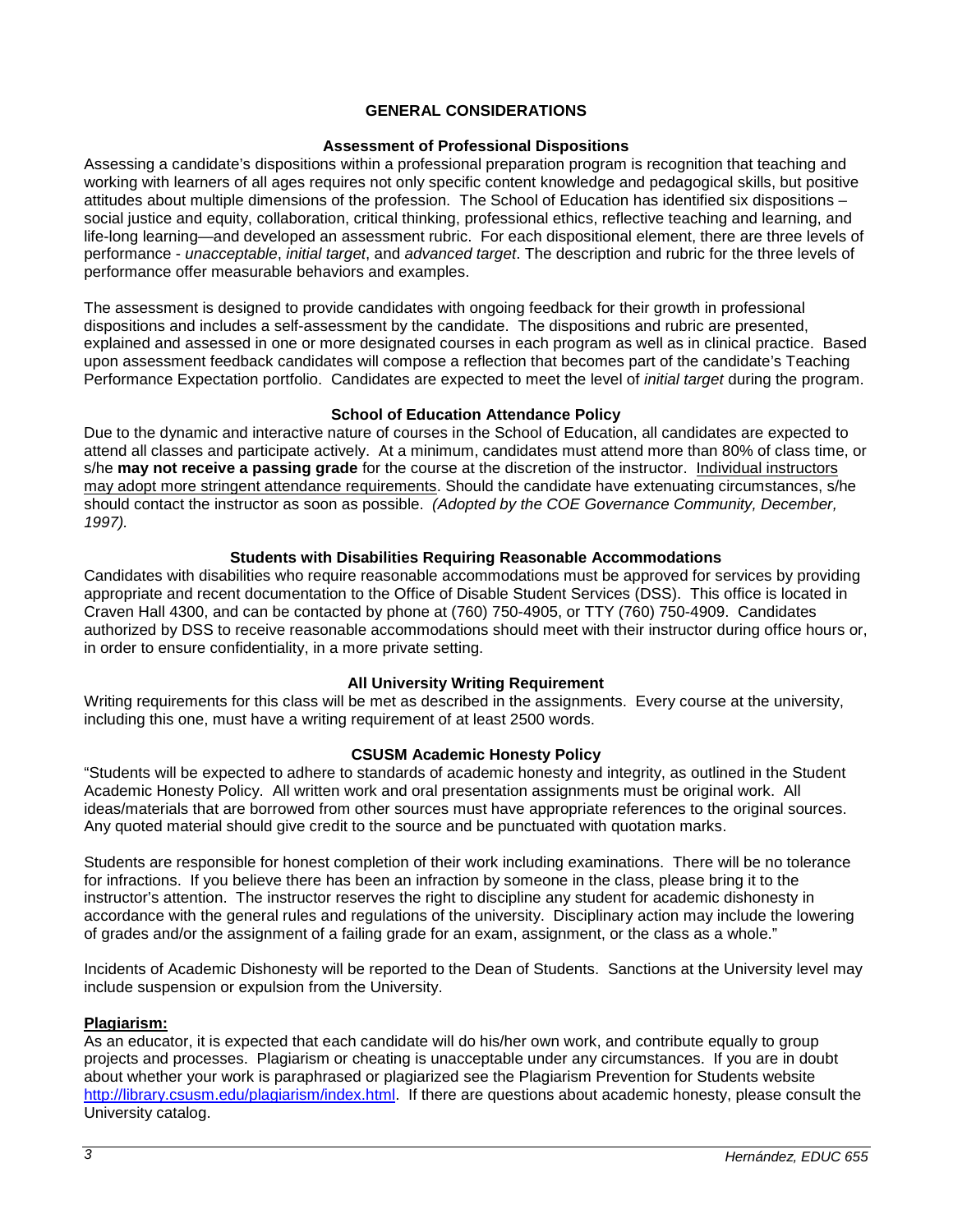# **Appeals**

Every student has the right to appeal grades, or appeal for redress of grievances incurred in the context of any class. Disputes may be resolved informally with the professor, or through the formal grades appeal process. For the latter, consult Dr. Manuel Vargas, Director of the School of Education.

### **Use of Technology**

Candidates are expected to demonstrate competency in the use of various forms of technology (i.e. word processing, electronic mail, Moodle, use of the Internet, and/or multimedia presentations). Specific requirements for course assignments with regard to technology are at the discretion of the instructor. Keep a digital copy of all assignments for use in your teaching portfolio. All assignments will be submitted online, and some will be submitted in hard copy as well. Details will be given in class.

## **Electronic Communication Protocol**

Electronic correspondence is a part of your professional interactions. If you need to contact the instructor, e-mail is often the easiest way to do so. It is my intention to respond to all received e-mails in a timely manner. Please be reminded that e-mail and on-line discussions are a very specific form of communication, with their own nuances and etiquette. For instance, electronic messages sent in all upper case (or lower case) letters, major typos, or slang, often communicate more than the sender originally intended. With that said, please be mindful of all e-mail and on-line discussion messages you send to your colleagues, to faculty members in the School of Education, or to persons within the greater educational community. All electronic messages should be crafted with professionalism and care.

Things to consider:

- Would I say in person what this electronic message specifically says?
- How could this message be misconstrued?
- Does this message represent my highest self?
- Am I sending this electronic message to avoid a face-to-face conversation?

In addition, if there is ever a concern with an electronic message sent to you, please talk with the author in person in order to correct any confusion.

# **COURSE REQUIREMENTS**

## **Description of Assignments**

## **1. Attendance, Disposition, and Class Participation**

This course is the application of the content you learned in EDUC 653 and EDUC 654. During each class session, all candidates are expected to engage in a critical examination of their practice to continually improve their instruction in bilingual educational settings. Given the applied nature of the course, missing more than one class session will result in a "No Credit."

### **2. Field Observation**

Candidates must be observed teaching in a bilingual setting by a qualified field-based individual (as determined by the Multicultural/Multilingual faculty) using the Field Experience Observation Form for the Bilingual Authorization Program. During the field observation, candidates must demonstrate that they have met TPE 16: Biliteracy using the following criteria:

- *Applies pedagogy, theories, and principles for biliteracy programs*
- *Assesses and addressing the needs of biliterate students*
- *Designs biliteracy curriculum utilizing developmentally appropriate instructional approaches for biliterate students*

## **3. TPA – Culminating Experience (Task 4)**

Candidates will videotape themselves teaching in a bilingual setting (20 minutes), and review the video to analyze their teaching. Collaboratively, candidates will review the TPA – Culminating Experience Task to fully comprehend the expectations for submitting their work for review. Each candidate will complete his/her TPA – Culminating Experience Task individually and submit it to Taskstream for review and scoring by a qualified TPA assessor. Candidates must receive a score of "3" or higher in order to "pass" this assignment.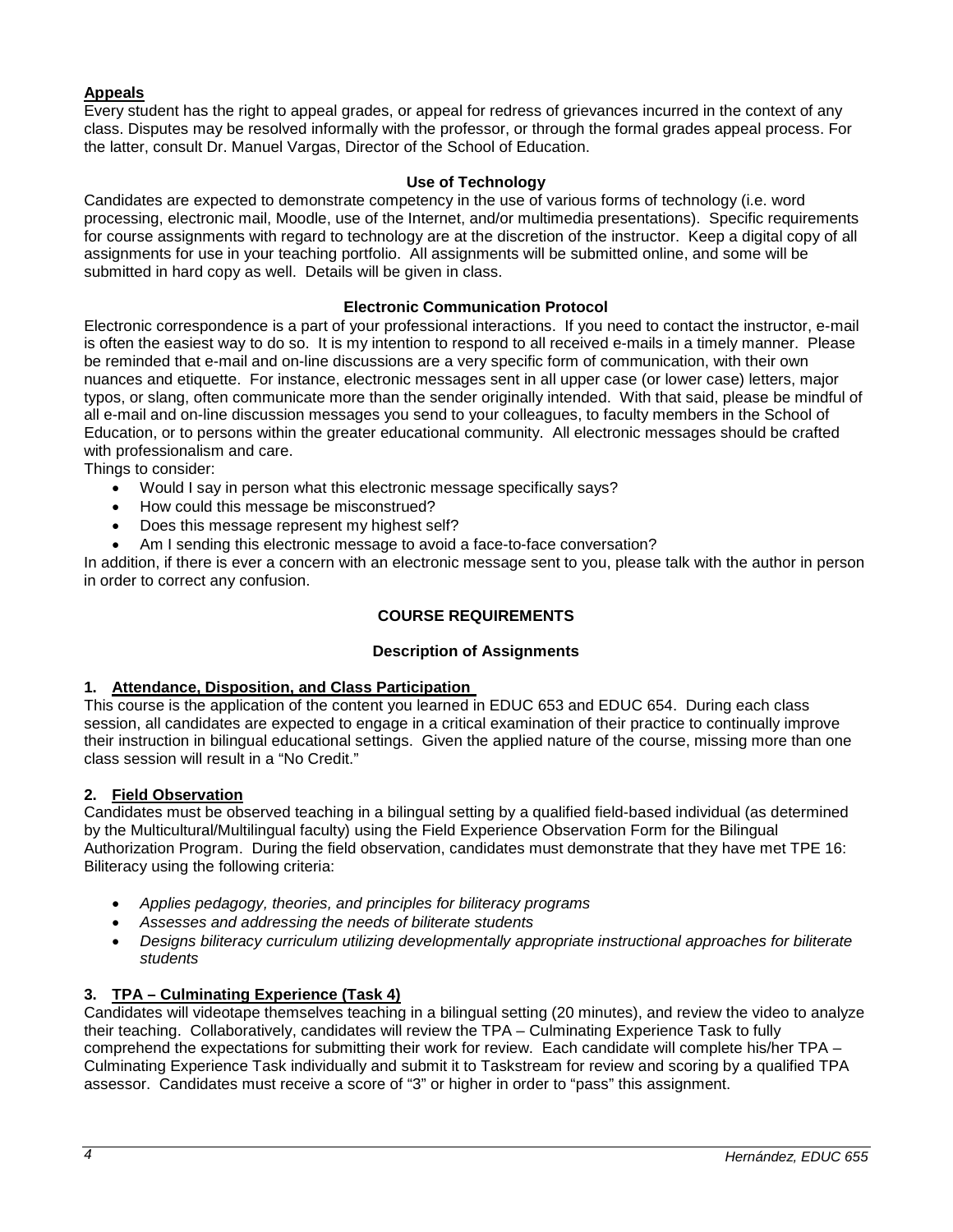Complete submission guidelines and forms can be found on the TPA website: <http://www.ctc.ca.gov/educator-prep/TPA-files/CandidateHandbook-Ch6.pdf>

## **Your submission must include the following:**

- Information on a class and two focus students
- Information on the classroom environment
- Information on the instructional plan
- A floor plan of your classroom
- Adaptations to the plan for the two focus students
- A 20 minute unedited video of teaching the lesson
- An assessment related to the learning goals of the lesson and sample student responses to the assessment
- An analysis of the lesson, of your teaching, and of student learning based on the lesson
- A reflection on the lesson and on your effectiveness as a teacher

## **4. Critical Examination of Work / Reflection**

Candidates will write a one page reflection describing how they have applied what they learned in the Bilingual Authorization Program to their teaching of English learners in a bilingual setting.

## **Grading Standards**

## *This practicum is graded as Credit or No Credit.*

**All assignments must be completed, assessed and submitted to the candidate's Bilingual Authorization Portfolio (on TaskStream) in order to receive a "Credit" for this practicum.**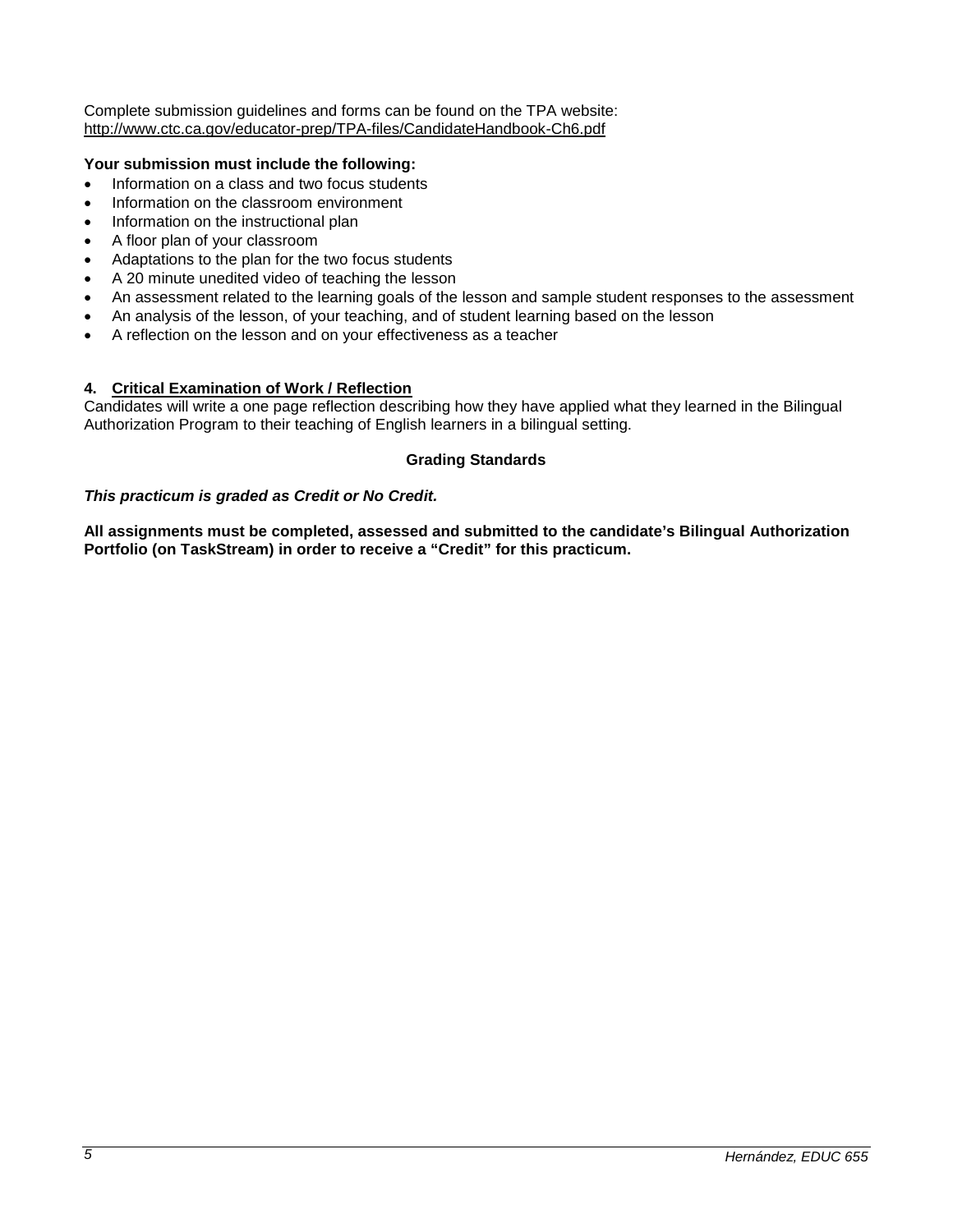# **COURSE OUTLINE**

| <b>Date</b> | <b>Topic</b>                                                                                                                                                      | <b>Assignment</b>                                                                                                                                                           |  |
|-------------|-------------------------------------------------------------------------------------------------------------------------------------------------------------------|-----------------------------------------------------------------------------------------------------------------------------------------------------------------------------|--|
| Session 1   | Discussion of coursework - EDUC 653 and<br>EDUC 654 and application to candidates'<br>practice                                                                    | <b>DUE Session 1:</b><br>Review of the readings from EDUC 653 and<br><b>EDUC 654</b>                                                                                        |  |
| Session 2   | Lesson planning<br>Language and content standards and<br>objectives<br>Peer feedback and analysis of work                                                         | <b>DUE Session 2:</b><br>Draft lesson(s) for Field Observation                                                                                                              |  |
| Session 3   | <b>Lesson Planning</b><br>Instructional strategies and assessment<br>Peer feedback and analysis of work                                                           | <b>DUE Session 3:</b><br>Drat lesson(s) for Field Observation                                                                                                               |  |
| Session 4   | <b>Examination of Field Observations</b><br>Effective practice for English learners in<br>bilingual settings                                                      | <b>DUE Session 4:</b><br>Completed Field Observation; Submit a pdf of<br>your TPE 16 observation with signatures to the<br>Bilingual Authorization TaskStream - Standard 2. |  |
| Session 5   | TPA - Culminating Experience Task<br>Gathering information on students, classroom<br>environment and your instructional plan                                      | <b>DUE Session 5:</b><br>Download TPA - Culminating Experience Task                                                                                                         |  |
| Session 6   | TPA - Culminating Experience Task<br>Discussion of differentiating for two focus<br>students - strategies and assessments                                         | <b>DUE Session 6:</b><br>Download TPA - Culminating Experience Task                                                                                                         |  |
| Session 7   | TPA - Culminating Experience Task<br>Critical analysis of teaching<br>Peer feedback and analysis of videotapes                                                    | <b>DUE Session 7:</b><br>20 minute videotape of teaching in a bilingual<br>setting                                                                                          |  |
| Session 8   | TPA - Culminating Experience Task<br>Critical analysis of teaching<br>Peer feedback and analysis of videotapes                                                    | <b>DUE Session 8:</b><br>20 minute videotape of teaching in a bilingual<br>setting                                                                                          |  |
| Session 9   | TPA - Culminating Experience Task<br>Critical discussion of practice - how can we<br>become more effective teachers of English<br>learners in bilingual settings? | <b>DUE Session 9:</b><br>Submit TPA - Culminating Experience Task to<br><b>TaskStream</b>                                                                                   |  |
| Session 10  | Critical Examination of Work / Reflection<br>Next steps?<br>Being a change agent                                                                                  | <b>DUE Session 10:</b><br>Critical Examination of Work / Reflection                                                                                                         |  |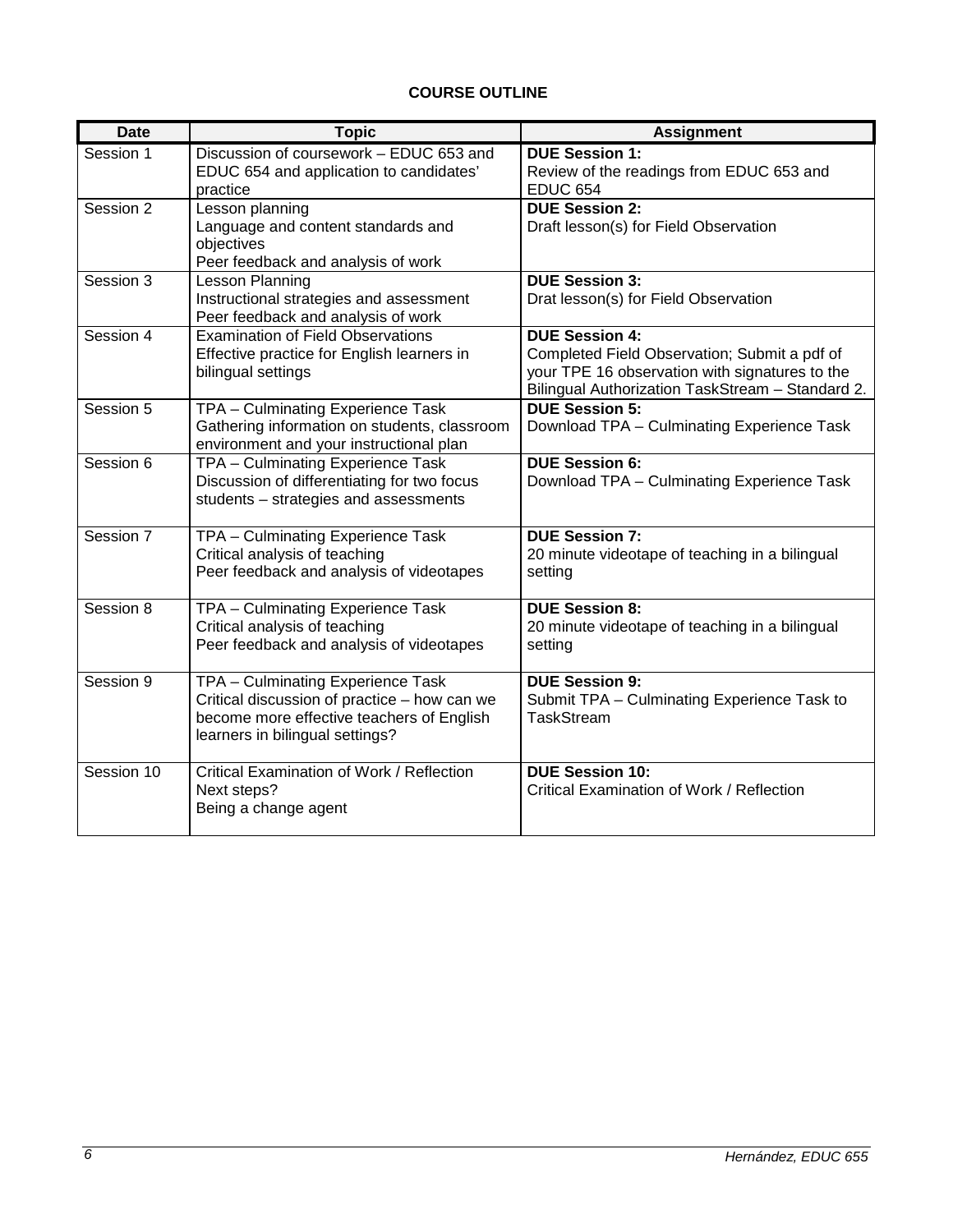## **FIELD EXPERIENCE OBSERVATION FORM CSU SAN MARCOS BILINGUAL AUTHORIZATIONPROGRAM**

| Title of lesson: <u>example and the set of the set of the set of the set of the set of the set of the set of the set of the set of the set of the set of the set of the set of the set of the set of the set of the set of the s</u> |                                                                                                                                                                                                                                                                                                                                                                                                                                                        |  |  |  |  |
|--------------------------------------------------------------------------------------------------------------------------------------------------------------------------------------------------------------------------------------|--------------------------------------------------------------------------------------------------------------------------------------------------------------------------------------------------------------------------------------------------------------------------------------------------------------------------------------------------------------------------------------------------------------------------------------------------------|--|--|--|--|
| [] Well-constructed lesson plan for:<br>[ ] SDAIE<br>[] Bilingual<br>[ ] Materials ready<br>[ ] Efficient routines<br>[ ] Appropriate appearance<br>[ ] Unit and placement of lesson in the unit:<br>What I saw:                     | <b>California Standards for the Teaching Profession</b><br>1. Engaging and Supporting All Students in<br>Learning<br>2. Creating and Maintaining Effective<br><b>Environments for Student Learning</b><br>3. Understanding and Organizing Subject Matter<br>for Student Learning<br>4. Planning Instruction and Designing Learning<br><b>Experiences for All Students</b><br>5. Assessing Student Learning<br>6. Developing as a Professional Educator |  |  |  |  |